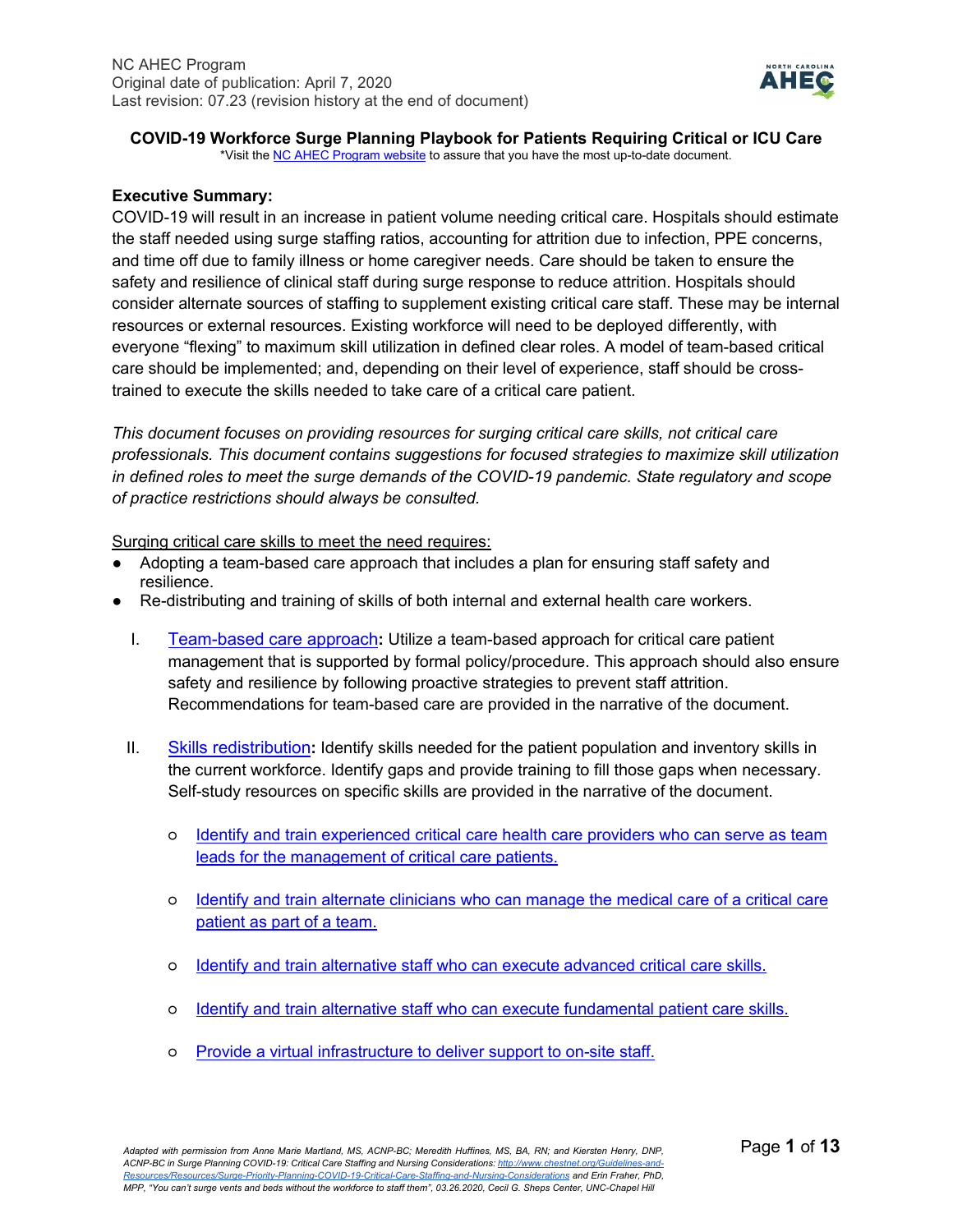

# <span id="page-1-0"></span>**I. Team-Based Care**

Utilize a team-based approach for critical care patient management that is supported by a formal policies/protocols. Deploying each team member to execute their unique skill sets in a collaborative approach will provide force multiplication and allow for efficient care management teams. The Academy of Medical-Surgical Nurses recommends a [structured approach to critical staffing.](https://www.amsnstaffingtoolkit.org/staffing-model?utm_campaign=ecd68526-d0e7-43bc-b923-1cceb25cbed7&utm_source=so&utm_medium=mail&cid=703b62d4-18d2-431d-8efc-7f06b64ee24b)

*The advantage to utilizing a team-based approach is that staff that do not specialize in critical care can assist with the needed skills yet are not expected to independently take a full patient load. In other words, the team-based approach allows staff to share their skills across the team and through collaboration with team leads.*

# **A team-based critical care during the COVID-19 pandemic should include/address the following:**

- 1. **Team huddles at the start of each shift** to enhance communication, optimize patient care activities, and allow each team member to discuss their clinical strengths and address any concerns.
	- a. Resource:
		- Articles: [Teamwork in the Intensive Care Unit,](https://www.ncbi.nlm.nih.gov/pmc/articles/PMC6662208/) [Two Principles for Leading Your](https://insight.kellogg.northwestern.edu/article/two-principles-leading-organization-covid-19-crisis)  [Organization Through the COVID-19 Crisis](https://insight.kellogg.northwestern.edu/article/two-principles-leading-organization-covid-19-crisis)
		- Video: [How to Turn a Group of Strangers into a Team](https://www.ted.com/talks/amy_edmondson_how_to_turn_a_group_of_strangers_into_a_team) (13 minutes)
	- b. Goals:
		- i. Orient new team members to plans of care
		- ii. Synchronize team goals and accomplishments
		- iii. Discuss assignments
		- iv. Discuss patient care goals
		- v. Provide opportunity to answer questions or concerns
		- vi. Address accountability and responsibility of each team member.
	- vii. Address red flags should be reported immediately to the critical care team leads
	- c. Critical Care Team architecture example:
		- i. The physician team lead consists of one experienced critical care physician who supervises those with less critical care experience throughout multiple critical care units and organizes the medical care of critical care patients through coordination with team leads from other disciplines.

Example: Physician team members can do the initial patient rounding and then consult the physician team lead regarding changes in patient status, advanced plan of care management, and seek further advice.

ii. The nursing team lead is an experienced critical care nurse who coordinates execution of patient care skills among less experienced critical care nurses and other flexing health professionals for multiple patients in one critical care unit. Example: Lead RNs can delegate specific tasks of patient care, such as vital sign monitoring, low risk medication administration, documentation, and intravenous management, to team members with those skills. Ventilation management and recommendations can be completed by specialists (e.g. CRNAs) in consultation with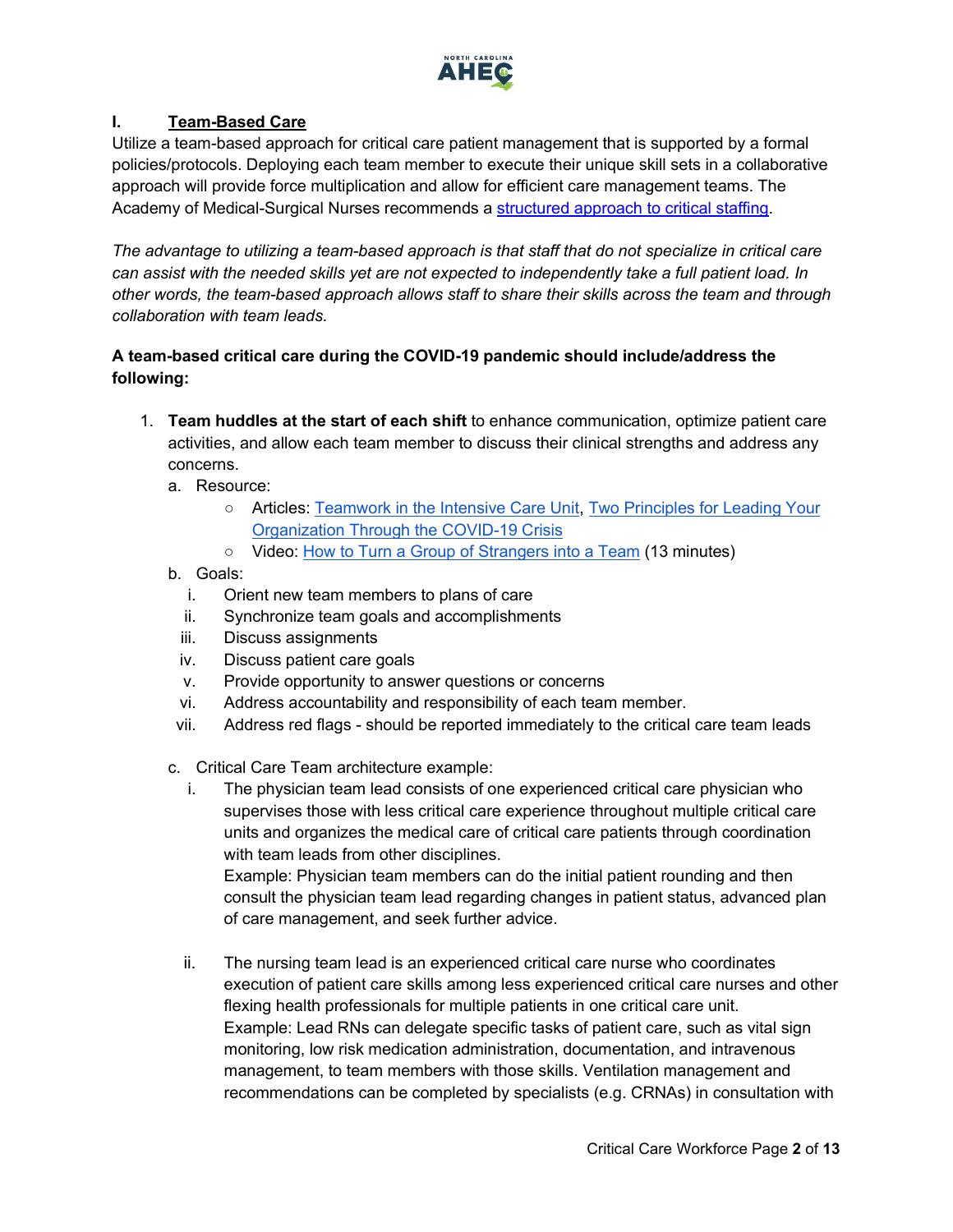

an experienced critical care respiratory therapist.

- iii. Pharmacists without specialty in critical care can write protocols for drug replacements and administration under the guidance of an experienced critical care pharmacist. The lead pharmacist can be responsible for communicating new protocols to other team leads.
- d. A structured, cascading plan for huddles should be implemented. An example of huddle architecture:
	- i. Base Huddles:
		- a) Team members who are responsible for "placing orders" can pre-round, followed by consultation with the physician team lead. Interprofessional rounding should include each members' patient assessment and possible changes in plan-of-care.
		- b) Team members who are responsible for executing the physician/APP orders should pre-round, followed by consultation with the nurse team lead.
	- ii. Interprofessional Huddles: Interprofessional rounding, including members of the medical team and the nursing/allied health team, should include discussion of each members' patient assessment, summary of the recommendations from the team leads, and expected changes in the plan-of-care.
		- Additional consultation with the team leads may be needed after interprofessional huddles.
	- iii. Lead Huddle: Leads of each team should huddle to share the status of their team and to assess the need for additional resources, including skills gaps. The lead pharmacist and respiratory therapist should participate in the Lead Huddle.
- 2. **Base, Interprofessional, and Lead Huddles should take place at regular intervals throughout the shift (~every 4 hours)** to keep all team members informed of changes in plan of care, allow new questions from the team to be addressed in an open forum, provide the opportunity to address any arising concerns, and ensure a minimum frequency of team communication.
- 3. **Define roles for team members.** Team leads should work to prevent redundancies or gaps in task assignment.
	- 1. All staff should be active members of the team and practice at the top of their skill set for patient monitoring, care decisions within their skill set, and reporting changes to the team leads.
	- 2. Other staff should make clear their training/experience levels to the team lead so that they may be properly distributed into roles.
	- 3. Staff without critical care training should discuss their care role with the critical care team lead for each patient care team.
	- 4. Team members should articulate their comfort level with assignments and clarify reporting structure for questions or assistance.
	- 5. Leadership and staff should recognize that the professional make-up of teams may fluctuate as patient care demands change and staff turns over.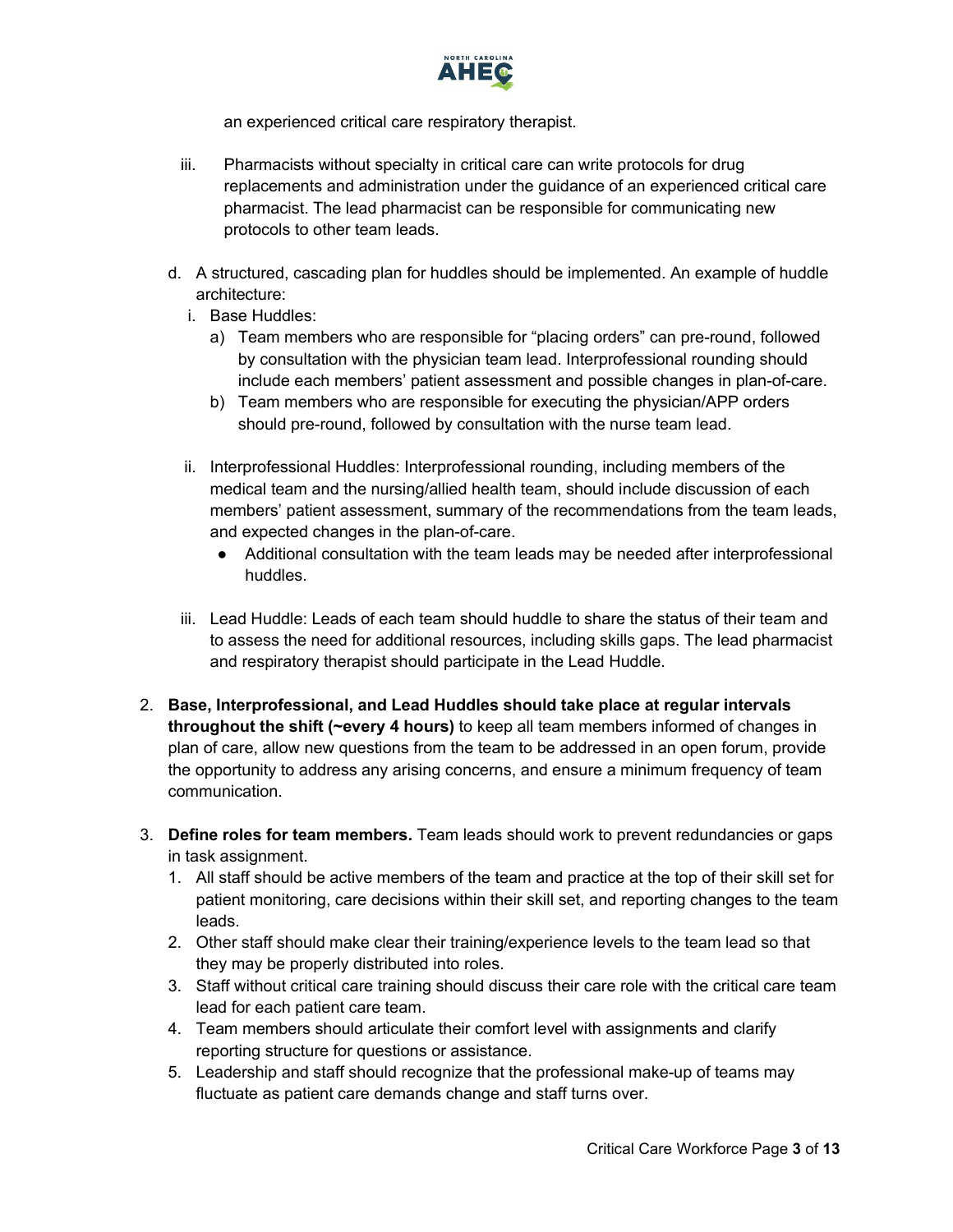

- 4. **Implementation of additional unit-level incident command roles, such as a safety officer role**. This individual could be an Emergency Medical Technician, Nursing Technician, Medical Student, or health professions student familiar with PPE, or another identified individual who is trained in PPE utilization to:
	- a. Monitor PPE and staff exposure risk as part of a total staff safety model[. Request PPE](https://www.ncdhhs.gov/divisions/public-health/covid19/health-care-providers-hospitals-and-laboratories/requesting-ppe)  [from DHHS](https://www.ncdhhs.gov/divisions/public-health/covid19/health-care-providers-hospitals-and-laboratories/requesting-ppe) if needed.
	- b. Provide [just-in-time PPE training](https://www.cdc.gov/vhf/ebola/hcp/ppe-training/index.html) for those not comfortable with donning and doffing of PPE.
	- c. Ensure proper isolation room exiting.
	- d. Intermittently audit PPE utilization (inventory and proper use).
	- e. Assess staff for skin breakdown related to extended time periods in PPE.
	- f. Ensure team members take routinely scheduled breaks for hydration, rest, toileting, refreshments, and other needs.
	- g. Ensure needed supplies are available.
	- h. Minimize entry/re-entry to patient rooms, running supplies if necessary.
- 5. **Use of existing psychiatrists, chaplains, therapists, and social work staff** to help with counseling and support.
	- a. Utilize [Washington State Medical Association](https://wsma.org/WSMA/Resources/COVID-19/Care_for_the_Caregiver_During_COVID-19_Outbreak/care_for_the_caregiver_during_covid_19_outbreak.aspx) guidance for supporting staff.
	- b. Conduct a periodic, brief burnout assessment, to identify at-risk staff
		- i. Develop a plan to cycle at-risk staff from the front line and communicate expectations for return to service.
		- ii. Burnout self-assessment tools
			- [Burnout self-assessment](https://wellmd.stanford.edu/test-yourself.html)
			- [Well-Being in Academic Medicine: Resources for Faculty](https://www.aamc.org/news-insights/wellbeing/faculty)
			- [Valid and Reliable Survey Instruments to Measure Burnout, Well-Being, and](https://nam.edu/valid-reliable-survey-instruments-measure-burnout-well-work-related-dimensions/)  [Other Work-Related Dimensions](https://nam.edu/valid-reliable-survey-instruments-measure-burnout-well-work-related-dimensions/)
			- Resource: 59 Mental Health Resources for Health Care Providers <https://nursinglicensemap.com/resources/mental-health-resources/>
- 6. **Regular assessment of team coping skills** should be scheduled with a plan for team debriefing.
	- a. Establish an action plan for teams in crisis, e.g. how do team leads and team members elevate concerns and ask for help.
	- b. Prepare to execute team debriefings more frequently as cases, morbidity, death or other critical incidents escalate.
- 7. **End of shift Debriefing** should occur before shift change. This will allow the team to review the day's events and recognize any changes that should occur prior to the next shift report.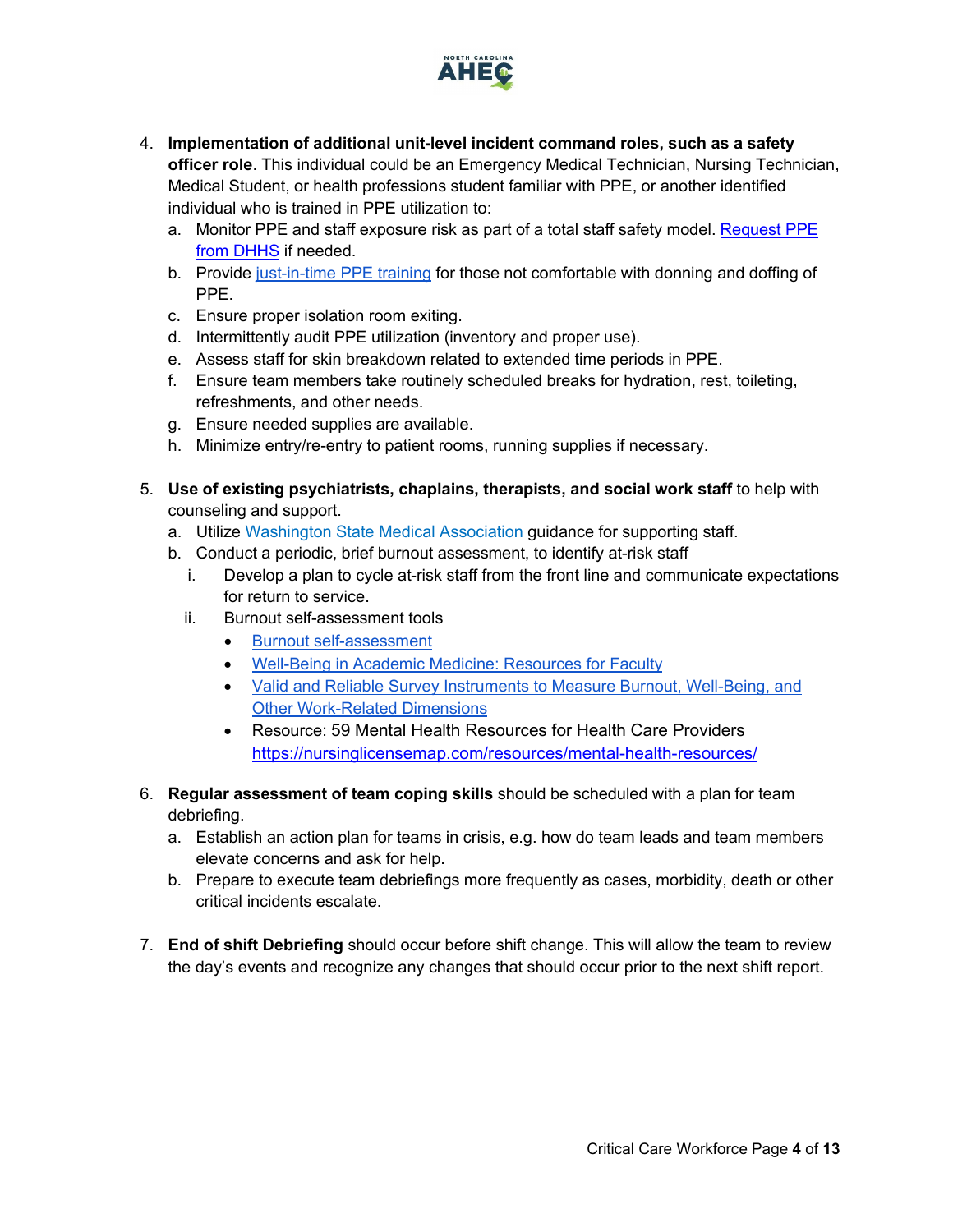

# <span id="page-4-0"></span>II. **Skills Re-distribution and Training Resources**

In the event of a patient surge, the workforce may also need to surge. Identify skills needed for the patient population and inventory skills in the current workforce. Identify gaps and provide training to fill those gaps when necessary. Changes in role and workflow may be needed to capitalize on existing skills and supervise any new team members.

This section identifies potential sources for workforce skills needed to meet the needs of the critical care patient population, along with potential training resources.

### Resources for all Staff:

[\\*UpToDate](https://www.uptodate.com/home/covid-19-access) has a list of freely available clinical effectiveness resources on COVID-19.

\*All staff caring for COVID-19 patients would also benefit from regular review of [Dynamed's](https://www.dynamed.com/condition/covid-19-novel-coronavirus#GUID-5EDD59BC-2C0D-412E-8DAB-3F3D214D7406)  [opensource resource on COVID-19,](https://www.dynamed.com/condition/covid-19-novel-coronavirus#GUID-5EDD59BC-2C0D-412E-8DAB-3F3D214D7406) the [NIH COVID-19 Treatment Guidelines,](https://covid19treatmentguidelines.nih.gov/) and [Week in Review](https://www.ncahec.net/covid-19/training-and-literature-for-health-care-professionals/)  [COVID-19 Scientific News.](https://www.ncahec.net/covid-19/training-and-literature-for-health-care-professionals/)

\*The American Heart Association, with support of AACN and other organizations, released [interim](https://www.ahajournals.org/doi/10.1161/CIRCULATIONAHA.120.047463)  [guidelines for basic life support, pediatric advanced life support and advanced cardiovascular life](https://www.ahajournals.org/doi/10.1161/CIRCULATIONAHA.120.047463)  [support to treat patients with COVID-19.](https://www.ahajournals.org/doi/10.1161/CIRCULATIONAHA.120.047463)

- <span id="page-4-1"></span>1. **Identify and train experienced critical care health care providers who can serve as team leads for the management of critical care patients.** Internal sources are preferred.
	- a. Physicians and clinicians who currently practice in the critical care setting and can lead a team of less experienced, alternate, flexing clinicians in the medical management of the critical care patient.
	- b. Critical care registered nurses, preferably certified, who can lead a team of nurses with minimal critical care experience, or alternate, flexing nurses.
	- c. Experienced respiratory therapists who can lead a team of respiratory therapists returning or new to the profession, as well as lead alternate clinicians who may be flexing to assist with ventilator and airway management.
	- d. Experienced critical care pharmacists, preferably board certified, who can lead a team of other pharmacists to provide pharmacologic guidance and recommendations to the health care team, particularly if there is a depletion of commonly used drugs.
	- e. **Training** should include self-studying concepts of teaming, leadership, and delegation (including accountability and responsibility concepts), as well as orientation to the hospital's incident command structure.

# **Self-Study Resources:**

- i. [Society of Critical Care Medicine's Suggested Staffing and Delegation Model \(](https://sccm.org/Blog/March-2020/United-States-Resource-Availability-for-COVID-19?_zs=jxpjd1&_zl=w9pb6)Scroll to "Tiered Staffing Strategy for Pandemic")
- ii. [NC Board of Nursing Delegation and Assignment of Nursing Activities](https://www.ncbon.com/vdownloads/position-statements-decision-trees/delegation-and-assignment-of-nursing-activities.pdf)
- iii. [NC Board of Nursing Decision Tree for Delegation to UAP](https://www.ncbon.com/vdownloads/position-statements-decision-trees/decision-tree-delegation-to-uap.pdf)
- iv. [COVID-19 Patient Intubation](https://heelstream.med.unc.edu/hapi/v1/contents/permalinks/z9J8Zmt7/view) : This video depicts effective leadership, teamwork, safe intubation in a COVID+ patient, and PPE preservation.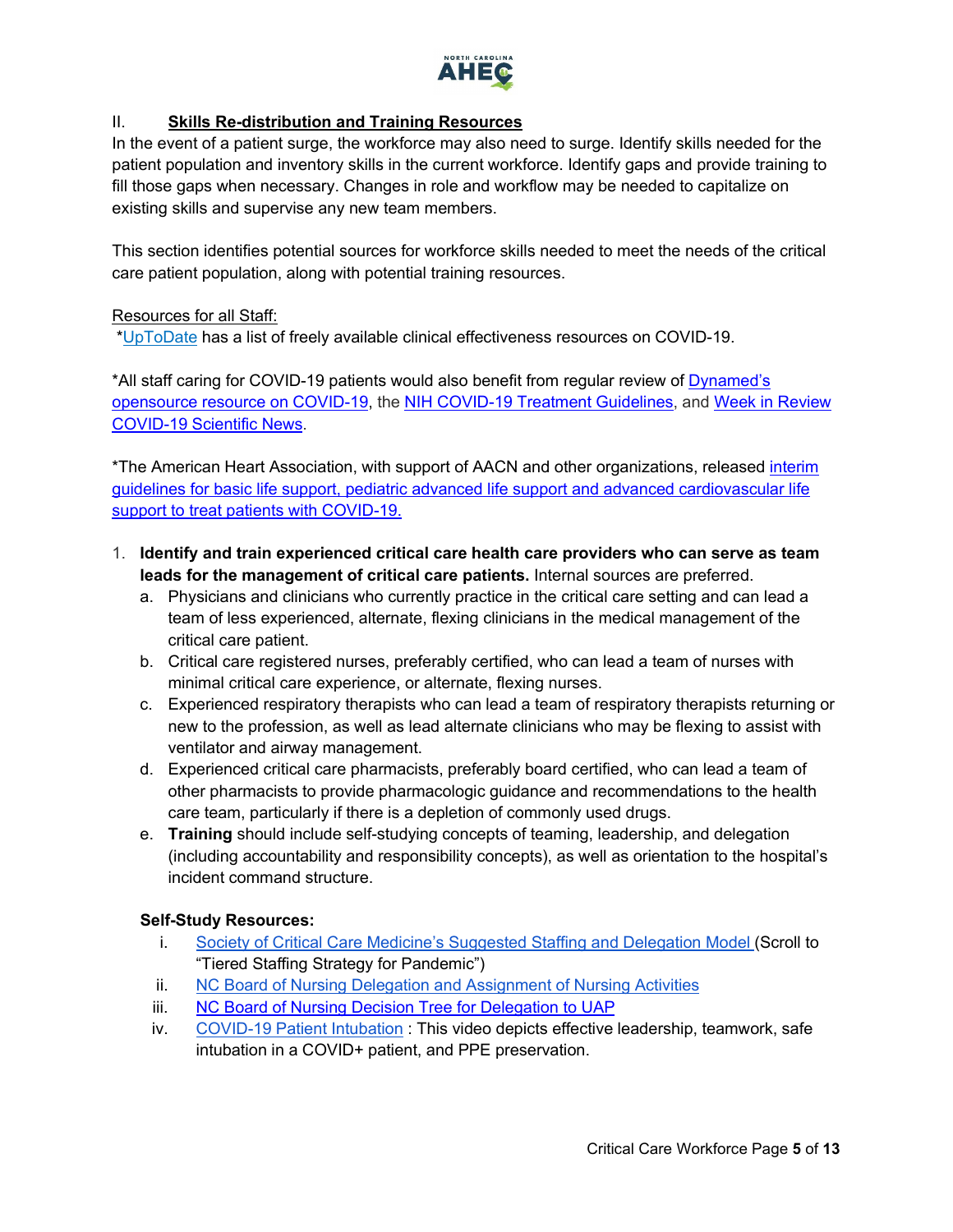

- <span id="page-5-0"></span>2. **Identify and train alternate clinicians who can manage the medical care of critical care patients.** Consider physicians, advanced practice nurses (Clinical Nurse Specialists, Certified Registered Nurse Anesthetists, and Hospitalist Nurse Practitioners), and physician assistants from both internal and external sources:
	- a. Clinicians in non-critical care specialties who have managed ventilators as part of their residency or fellowship within the last 5 years (cardiologists, hospitalists, general internists, all recently graduated subspecialists, surgeons, and anesthesiologists).
	- b. Clinicians in non-critical care specialties who have experience in line placement (Arterial, central lines) as part of their residency or fellowship within the last 5 years (surgeons, anesthesiologists, CRNAs, and interventionists).
	- c. Clinicians further out from training who are willing to take a critical care refresher course.
	- d. Clinicians who have transitioned to ambulatory settings but have been out of the hospital environment for less than 5 years.
	- e. Health care professionals licensed in another state, are retired, or have inactive licenses; persons who are skilled but not licensed; and students at an appropriately advanced stage of professional study are potential sources. Consult the relevant professional health care licensure board for training requirements.
	- f. **Training** should include self-study of pertinent clinical topics in the critical care setting that require both medical and technical intervention. Clinicians should discuss their comfort level and skill set with the team lead critical care physician to determine which patients they are most prepared to manage.

# **Self-Study Resources:**

- i. [SCCM | Critical Care for the Non-ICU Clinician\(](https://covid19.sccm.org/nonicu.htm)Video Review Modules) **OR** [Critical Care](https://www.merckmanuals.com/professional/critical-care-medicine)  [Medicine Merk Manual](https://www.merckmanuals.com/professional/critical-care-medicine) (Reading-Based Refreshers) *Clinical Resource Topics:* Recognition of critical illness, airway management and assessment, critical care for older adults, acute respiratory failure, mechanical ventilation, and shock diagnosis and management. There is also a specific video module for non-ICU nurses available.*Total time to complete:* ~2.5 Hours
- ii. [ACP's COVID-19 Clinician's Guide](https://assets.acponline.org/coronavirus/scormcontent/?&_ga=2.5648691.1012314021.1585845467-1073402165.1585845467#/) *Time to complete:* Dependent on which modules are most useful for the care setting, recommend completing: chapters 8-13 for this level of training and resources/links section - particularly ethics of ventilator triage.
- iii. JN Care for Critically III Patients with COVID-19 Management Overview *Time to Complete* ~20 Minutes
- iv. Society of Critical Care Medicine [Surviving Sepsis: Guidelines on the Management of](https://www.sccm.org/getattachment/Disaster/SSC-COVID19-Critical-Care-Guidelines.pdf)  [Critically Ill Adults with COVID-19:](https://www.sccm.org/getattachment/Disaster/SSC-COVID19-Critical-Care-Guidelines.pdf) 101 pages.

# v. Harvardx Mechanical [Ventilation for COVID-19](https://www.edx.org/course/mechanical-ventilation-for-covid-19)

Topics range from basic introduction to advanced topics in mechanical ventilation. Staff who are comfortable with mechanical ventilation management can still benefit from the *Mechanical Ventilation in COVID-19* patients component. For that part, *Time to complete*: 20 mins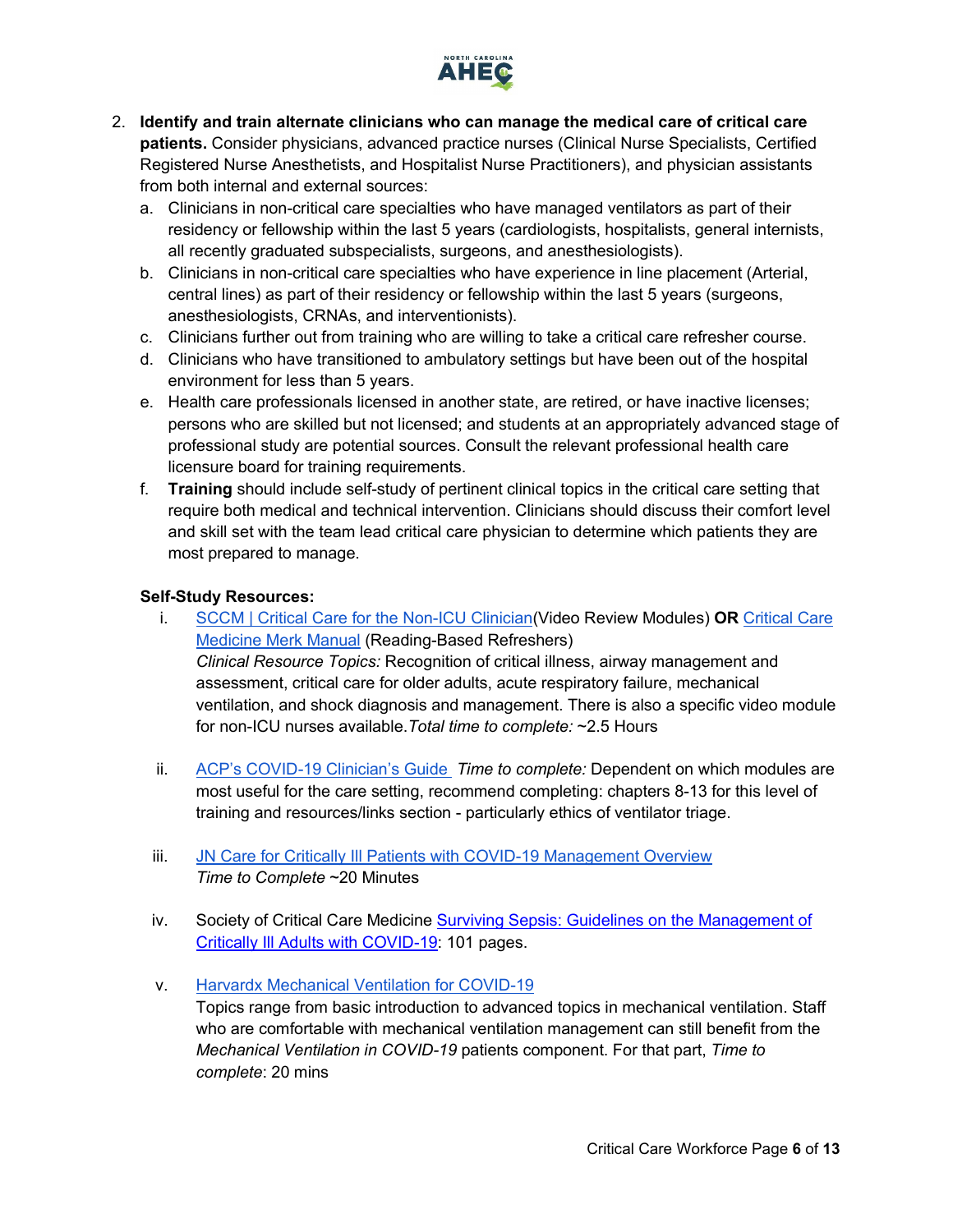

- vi. [UNC Health Care short lectures](https://www.ncahec.net/covid-19/training-and-literature-for-health-care-professionals/critical-care-skills/) via NC AHEC Program Critical care refresher topics include airway management for COVID-19 patients, altered mental status/psychiatry in emergency medicine, ARDS, GI Bleed, DKA, and mechanical ventilation. *Time to complete:* each video is about 20 minutes
- vii. [ACP Critical Care Video Shorts](https://www.acponline.org/featured-products/critical-care-video-shorts/view-critical-care-video-shorts) *Clinical Resource Topics*: Oxygenation assessment, analysis, hypercapnic respiratory failure, ARDS, sepsis, vasopressors, and prevention in the critical care unit *Time to complete:* ~1.5 hours for all videos
- viii. Hospitalist [guide to COVID-19](https://www.hospitalmedicine.org/clinical-topics/coronavirus-disease-2019-covid-19-resources-for-hospitalists/?utm_medium=Web&utm_source=Epi&utm_campaign=COVID20&utm_term=3.23.2020&utm_content=topbanner#Critical_Care_ICU) *Time to complete:* 4 hours, 1 hour per video. Can redeem CME credit.
- ix. [Extracorporeal Life Support: RN Management of ECMO Patients](https://www.aacn.org/education/webinar-series/wb0058/extracorporeal-life-support-rn-management-of-ecmo-patients) Create an account and then navigate to course title (no need to buy a membership). Also [ECMO Intervention Review specifically for COVID-19 patients](https://edhub.ama-assn.org/jn-learning/module/2761778?resultClick=1&bypassSolrId=J_2761778) *Time to Complete*: 1 hour
- x. [One-page ICU guidelines](https://www.onepagericu.com/) Rapid review of COVID-19 from epidemiology to prognosis. *Time to complete:* ~15 min quick reference.
- xi. [Mass General Hospital guidelines on prone positioning in alert and oriented hypoxemic](https://www.massgeneral.org/assets/MGH/pdf/news/coronavirus/prone-positioning-protocol-for-non-intubated-patients.pdf)  [patients.](https://www.massgeneral.org/assets/MGH/pdf/news/coronavirus/prone-positioning-protocol-for-non-intubated-patients.pdf) MGH guidelines for placing non-intubated, hypoxemic patients in prone position to improve arterial oxygenation
- xii. [LitCovid from NCBI.](https://www.ncbi.nlm.nih.gov/research/coronavirus/) Scientific literature hub for tracking information about SARS-CoV-2. Updated daily with most recent developments
- <span id="page-6-0"></span>3. **Identify and train alternative staff who can execute advanced critical care skills.** Consider both external and internal staffing sources.
	- a. Relevant critical care skills include:
		- i. airway management
		- ii. ventilator support, including High-frequency oscillatory ventilation
		- iii. central line management, including arterial lines
		- iv. high risk medication administration (each facility should provide on-boarding staff with guidelines and pathways for medication administration to the critically ill)
		- v. EKG monitoring
	- vi. ECMO management
	- b. Potential internal sources for staff with prior critical care experience:
		- i. Advanced Practice Nurses: Clinical Nurse Specialists, Certified Registered Nurse Anesthetists, Nurse Practitioners
		- ii. Nurses in procedural areas (post- anesthesia care unit, cardiac catheterization lab, interventional radiology, electrophysiology lab, and operating room)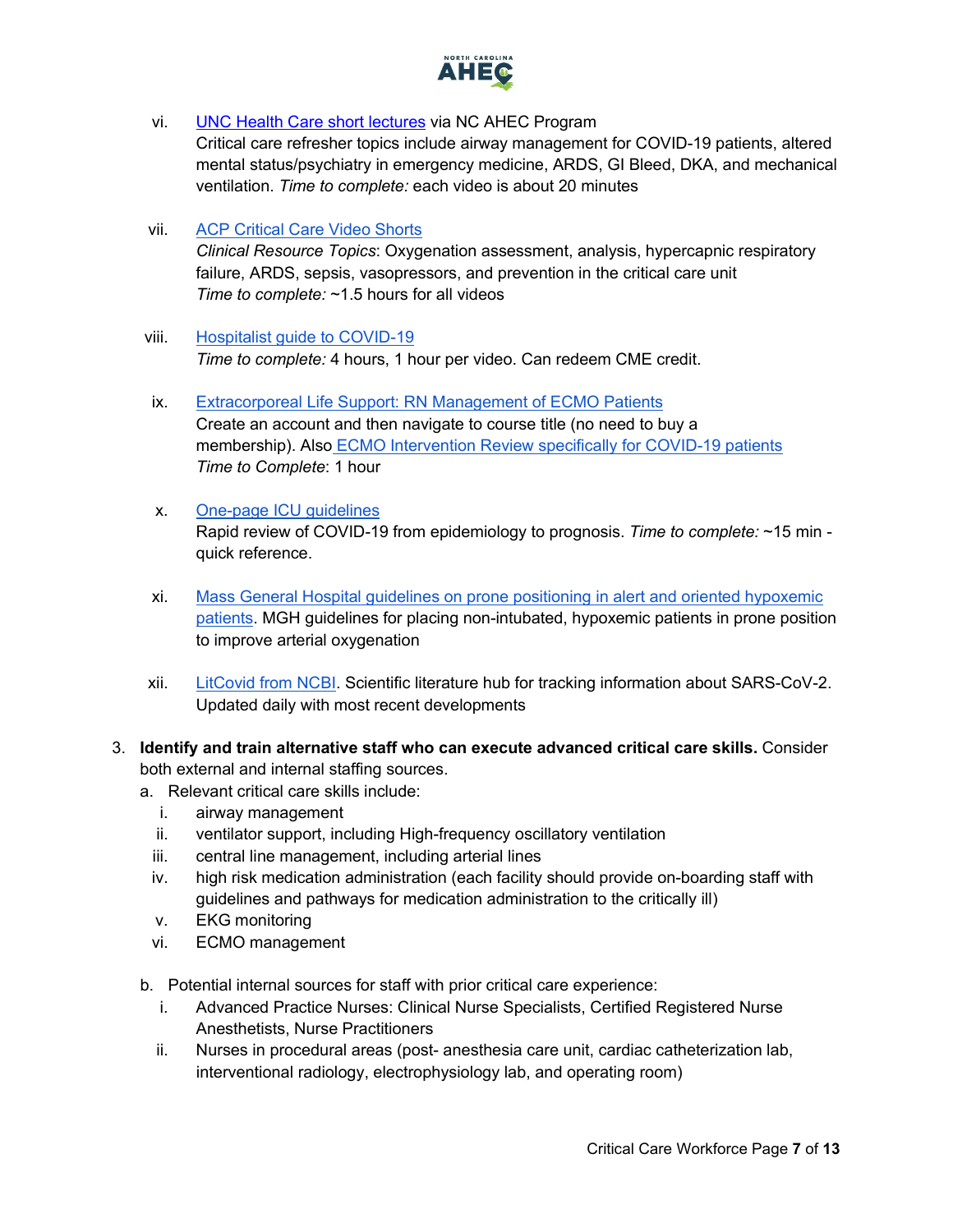

- iii. Nurses in progressive care units (intermediate care, telemetry, or stepdown units) contribute to team-based care with the guidance and expertise of a critical care preceptor.
- iv. Nurses in other settings who have had critical care experience within the last 3 years.
- v. Health care professionals licensed in another state, are retired, or have inactive licenses; persons who are skilled but not licensed; and students at an appropriately advanced stage of professional study are potential sources. Consult the relevant professional health care licensure board for training requirements.
- c. Consider partnering with prehospital sources to support the ICU care team. Consider contacting local emergency medical services (EMS) to utilize paramedics or emergency medical technicians for appropriate patient care skills, such as intubation, medication administration, and nebulizer treatments.
- d. **Training** should include self-study resources focused on advanced critical care skills, in addition to an 8-12 hour shift with a critical care team lead preceptor.
	- i. The precepted shift should focus on an inventory and validation of each team members' advanced critical care skills, introduction to team-based care, and orientation to the unit and workflow.

#### ii. **Self-study resources:**

a) [SCCM | Critical Care for the Non-ICU Clinician\(](https://covid19.sccm.org/nonicu.htm)Video Review Modules) **OR** [Critical](https://www.merckmanuals.com/professional/critical-care-medicine)  [Care Medicine Merck Manual](https://www.merckmanuals.com/professional/critical-care-medicine) and [Merck Manual for procedures and exams](https://www.merckmanuals.com/professional/pages-with-widgets/procedures-and-exams?mode=list) (Reading-Based Refreshers) *Clinical Resource Topics:* Recognition of critical illness, airway management and assessment, critical care for older adults, acute respiratory failure, mechanical ventilation, and shock diagnosis and management. There is also a specific video module for and non-ICU nurses available.

### b) [ACP's COVID-19 Clinician's Guide](https://assets.acponline.org/coronavirus/scormcontent/?&_ga=2.5648691.1012314021.1585845467-1073402165.1585845467#/)

Free to access. Most important chapters are 6, 7, 8, and 9. *Time to complete:* 2-3 hours.

- c) [Ventilator Management: Essential Skills for Non-ICU Nurses.](https://event.on24.com/wcc/r/2269038/5EA5A4A8FA91A8E492A01C83B19CC1E1) Topics: Basic ventilator settings and abbreviation, how to assess a patient on a ventilator, ventilator alarms, troubleshooting measures and interventions, and how to assist during intubation. You may need to register. Time to complete: *1 hour*
- d) [COVID-19 Pulmonary, ARDS, and Ventilator Resources.](https://www.aacn.org/education/online-courses/covid-19-pulmonary-ards-and-ventilator-resources) Create an account and then navigate to course title (no need to buy a membership). *Time to complete*: 4 hours.
- e) [Harvardx Mechanical Ventilation for COVID-19](https://www.edx.org/course/mechanical-ventilation-for-covid-19)

Topics range from basic introduction to advanced topics in mechanical ventilation. Staff who are comfortable with mechanical ventilation management can still benefit from the *Mechanical Ventilation in COVID-19* patients component. For that part, *Time*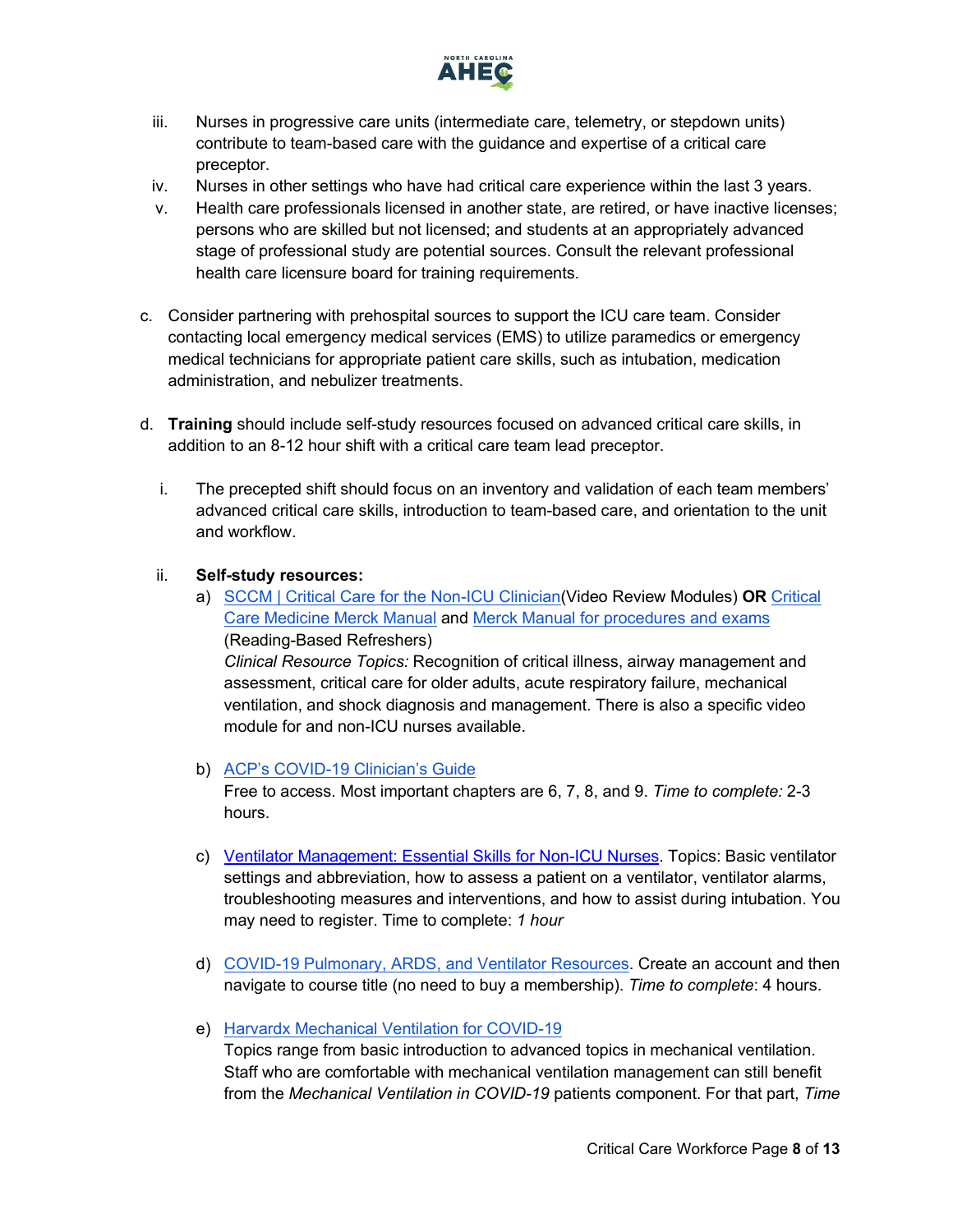

*to complete*: 20 mins; *Time to complete the entire course*: 2-3 hours

- f) Society of Critical Care Medicine [Surviving Sepsis: Guidelines on the Management of](https://www.sccm.org/getattachment/Disaster/SSC-COVID19-Critical-Care-Guidelines.pdf)  [Critically Ill Adults with COVID-19:](https://www.sccm.org/getattachment/Disaster/SSC-COVID19-Critical-Care-Guidelines.pdf) 101 pages. [Topics directly actionable for nurses:](https://www.aacn.org/blog/surviving-sepsis-campaign-guidelines-for-treating-covid-19-patients?sc_camp=22A047014B4445B2BF0BFAFD5BAF24E7&_zs=rRApb&_zl=XFe42)  [Infection Control \(recommendations 1,3 and 4; Supportive Care; Vasoactive Agents.](https://www.aacn.org/blog/surviving-sepsis-campaign-guidelines-for-treating-covid-19-patients?sc_camp=22A047014B4445B2BF0BFAFD5BAF24E7&_zs=rRApb&_zl=XFe42)
- g) [Extracorporeal Life Support: RN Management of ECMO Patients](https://www.aacn.org/education/webinar-series/wb0058/extracorporeal-life-support-rn-management-of-ecmo-patients) Create an account and then navigate to the course title (no need to buy a membership). If interested in ECMO Intervention Review specifically for COVID-19+ patients, it is available [here.](https://edhub.ama-assn.org/jn-learning/module/2761778?resultClick=1&bypassSolrId=J_2761778) *Time to Complete*: 1 hour.
- h) [Evidence-Based Early Recognition and Management of ARDS Drives Outcomes:](https://www.aacn.org/education/ce-activities/nti18347/evidencebased-early-recognition-and-management-of-ards-drives-outcomes-the-why-and-how)  [The Why and the How](https://www.aacn.org/education/ce-activities/nti18347/evidencebased-early-recognition-and-management-of-ards-drives-outcomes-the-why-and-how) Create an account and then navigate to course title (no need to buy a membership). *Time to Complete:* 1.25 hours.
- i) The following resources are printable or mobile friendly pocket reference tools:
	- i. [Pulmonary Management Pocket Reference Card](https://www.aacn.org/store/books/400857/aacn-pulmonary-management-pocket-reference-card) includes pulmonary management information, including: pulmonary assessment, blood gas analysis, ventilator settings and spontaneous breathing trail.
	- ii. [Commonly Used IV Cardiac Medications for Adults Pocket Reference Card](https://www.aacn.org/store/books/400820/aacn-commonly-used-iv-cardiac-medications-for-adults-pocket-reference-card) includes vasoactive intravenous medications.
	- iii. [Cardiovascular Assessment Pocket Reference Card](https://www.aacn.org/store/books/400855/aacn-cardiovascular-assessment-pocket-reference-card) includes cardiovascular information, including: assessments, distinguishing between types of chest pain, evaluating for signs and symptoms of cardiovascular compromise, and more.
	- iv. [Dysrhythmia Recognition Pocket Reference Card](https://www.aacn.org/store/books/400758/aacn-dysrhythmia-recognition-pocket-reference-card) includes dysrhythmia recognition information, including: steps for ECG rhythm analysis, risk factors for common dysrhythmias, waveform characteristics of common dysrhythmias and images of various dysrhythmias.
	- v. [Hemodynamic Management Pocket Reference Card](https://www.aacn.org/store/books/400751/aacn-hemodynamic-management-pocket-reference-card) includes hemodynamic information, including: hemodynamic response, oxygenation, hemodynamic alterations in shock, and factors affecting heart rate, preload, afterload, and contractility.
	- vi. [Mechanical Ventilation: Settings and Basic Modes](https://www.nursingcenter.com/clinical-resources/nursing-pocket-cards/mechanical-ventilation-settings-and-basic-modes?utm_source=ncenews&utm_medium=email&utm_campaign=0-n001l&mkt_tok=eyJpIjoiT1dSbFpqQm1aREprWlRGbSIsInQiOiJybmxHTVlCYVVrU21DelpNMVNBZ0ljVjNTNmUyOGt1Rk12WUtpb2E2a2gwNGdJUFpabjdzK2ZnWHRHR0lWbWpKZFVhMjdZcXJnYWwxMTdzanFKYytjdmhmU3J6Y1ZFazhtbklrSGNvbXRqaXh2K3ZUdkZpNlpYUlFONHJ1djZZVzhlUHkwU1wvNGpwYVZrckdmZWdZNXp3PT0ifQ%3D%3D) is a handy reference guide to help you safely manage oxygenation and ventilation goals for your patients on ventilator therapy.
	- vii. [Prone Positioning: Mechanically Ventilated Patients](https://www.nursingcenter.com/clinical-resources/nursing-pocket-cards/prone-positioning-mechanically-ventilated-patients?utm_source=ncenews&utm_medium=email&utm_campaign=0-n001l&mkt_tok=eyJpIjoiT1dSbFpqQm1aREprWlRGbSIsInQiOiJybmxHTVlCYVVrU21DelpNMVNBZ0ljVjNTNmUyOGt1Rk12WUtpb2E2a2gwNGdJUFpabjdzK2ZnWHRHR0lWbWpKZFVhMjdZcXJnYWwxMTdzanFKYytjdmhmU3J6Y1ZFazhtbklrSGNvbXRqaXh2K3ZUdkZpNlpYUlFONHJ1djZZVzhlUHkwU1wvNGpwYVZrckdmZWdZNXp3PT0ifQ%3D%3D)**:** Provides an overview and key concepts of a technique of turning a patient from the supine to the prone position to improve oxygenation. This maneuver has been successful in the management of patients with acute lung injury or acute respiratory distress syndrome (ARDS).
	- viii. [One-page ICU guidelines](https://www.onepagericu.com/) are one page, **free**, documents that are curated by ICU providers. Most relevant is intensivists guide to COVID-19 Other available documents include: COVID-19 for hospitalists, Overview of ventillator modes, Understanding and treating ARDS, Weaning from the ventilator, and ventilator troubleshooting
	- ix. A full list of [Key Acute Care Adult Medications](https://chemm.nlm.nih.gov/adultmedications.htm) and [Key Acute Care Pediatric](https://chemm.nlm.nih.gov/pediatricmedications.htm)  [Medications](https://chemm.nlm.nih.gov/pediatricmedications.htm) with indications and dosing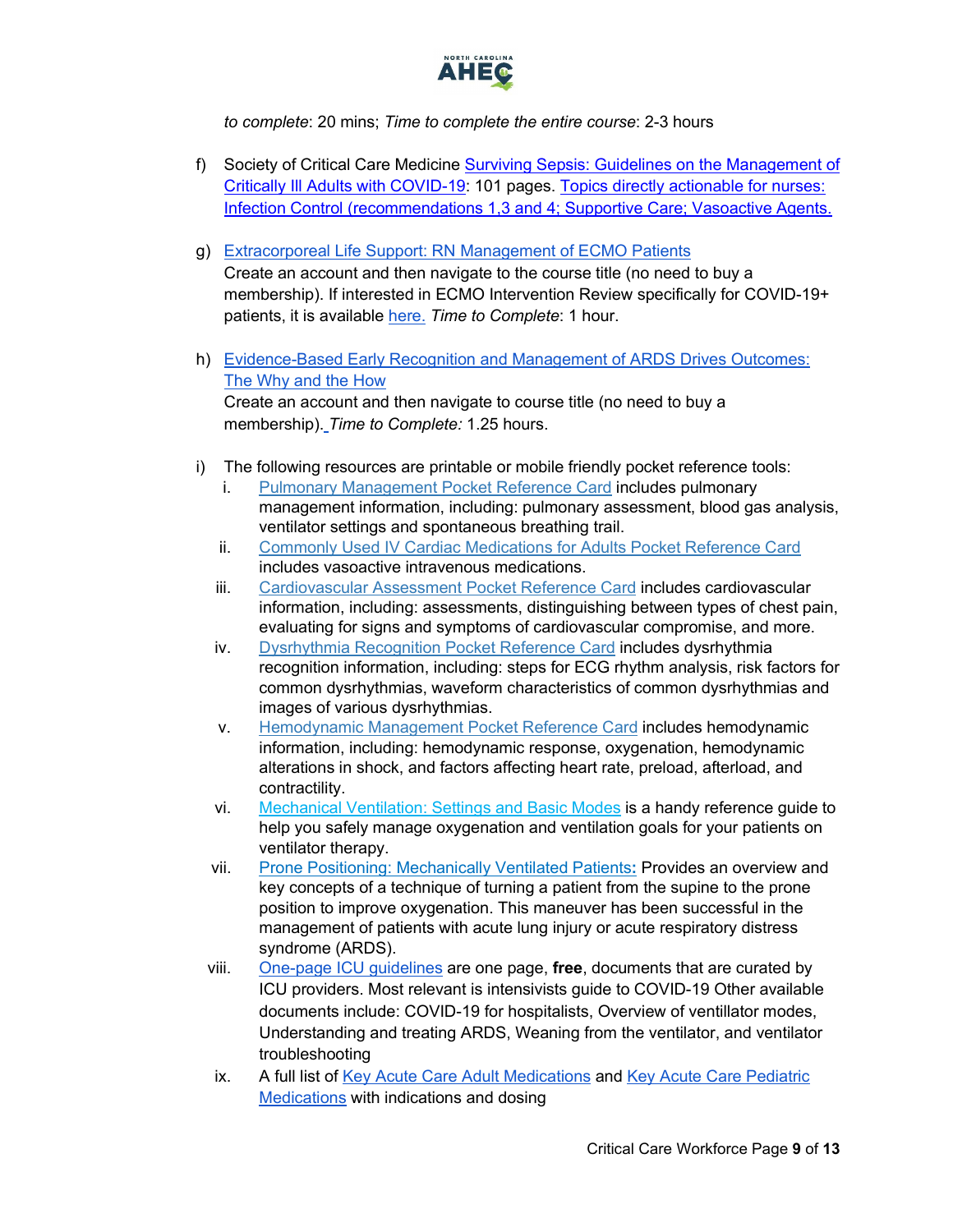

- <span id="page-9-0"></span>4. **Identify and train alternative staff who can execute fundamental patient care skills** to provide task-specific relief to the critical care team. Consider both internal and external sources.
	- a. Relevant patient care skills include:
		- i. Physical assessments
		- ii. Low-risk medication preparation and administration
		- iii. Blood administration
		- iv. IV maintenance and central line care
		- v. Oxygen set-up
		- vi. Vital sign monitoring, including intake and output
		- vii. Dressing changes and wound care
		- viii. Nutrition management, NGT and OGT bolus feedings
		- ix. Intake and output management, including catheter care
		- x. EHR documentation
		- xi. Pulmonary care: Turn-cough-deep-breath, chest percussion
	- b. Potential sources for staff who can execute fundamental patient care skills:
		- i. Acute care nurses with no critical care experience
		- ii. Ambulatory, outpatient, infusion, and urgent care nurses
		- iii. Health care professionals licensed in another state, are retired, or have inactive licenses; persons who are skilled but not licensed; and students at an appropriately advanced stage of professional study are potential sources. Consult the relevant professional health care licensure board for training requirements.
	- c. Consider partnering with community practices for staff with additional patient care skills, such as private outpatient practices.
	- d. **Training** should include self-study resources focused on basic critical care concepts, in addition to an 8-12 hour shift with a preceptor.
		- i. The precepted shift should include an inventory and validation of each team members' skills, introduction to team-based care, and orientation to the unit and workflow.
		- ii. **Self-study resources:**
			- a) [SCCM | Critical Care for the Non-ICU Clinician\(](https://covid19.sccm.org/nonicu.htm)Video Review Modules) **OR** [Critical Care Medicine Merck Manual](https://www.merckmanuals.com/professional/critical-care-medicine) and [Merck Manual for procedures and](https://www.merckmanuals.com/professional/pages-with-widgets/procedures-and-exams?mode=list)  [exams](https://www.merckmanuals.com/professional/pages-with-widgets/procedures-and-exams?mode=list) (Reading-Based Refreshers)

Merck Manual for procedures and exams for critical care include procedures. Likely relevant examples: [Bag mask ventilation,](https://www.merckmanuals.com/professional/multimedia/video/v28617505) [Non-invasive positive pressure](https://www.merckmanuals.com/professional/multimedia/video/v8517416)  [ventilation,](https://www.merckmanuals.com/professional/multimedia/video/v8517416) and other relevant critical care procedures.

*Clinical Resource Topics:* Recognition of critical illness, airway management and assessment, critical care for older adults, acute respiratory failure, mechanical ventilation, and shock diagnosis and management. There is also a specific video module for non-ICU nurses available.

b) [ACP's COVID-19 Clinician's Guide](https://assets.acponline.org/coronavirus/scormcontent/?&_ga=2.5648691.1012314021.1585845467-1073402165.1585845467#/) *- Time to complete:* 1-2 hours. Focus on chapters 1-7 and chapters 10, 11, and 12 regarding infection control.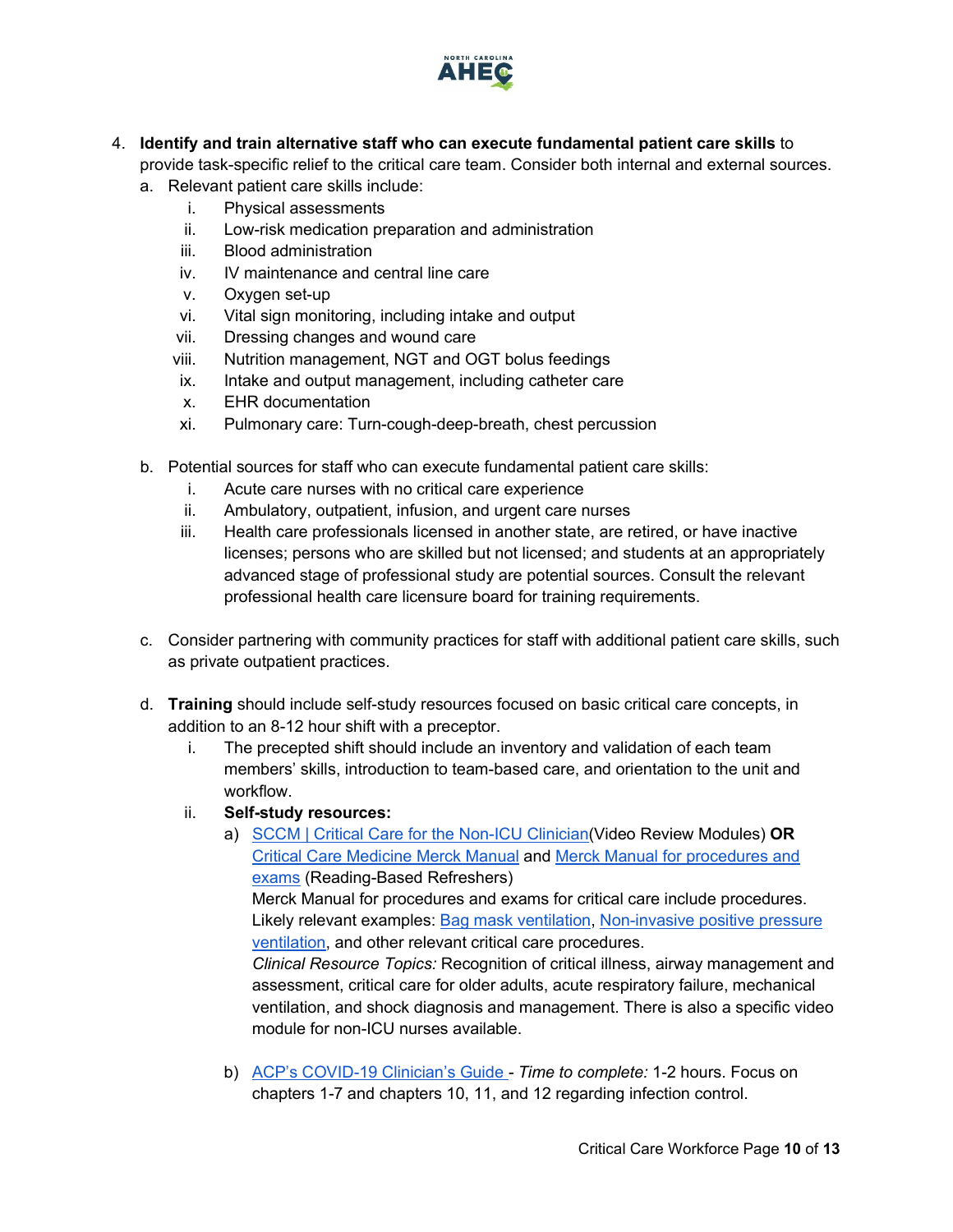

- c) [Ventilator Management: Essential Skills for Non-ICU Nurses.](https://event.on24.com/wcc/r/2269038/5EA5A4A8FA91A8E492A01C83B19CC1E1) Topics: Basic ventilator settings and abbreviation, how to assess a patient on a ventilator, ventilator alarms, troubleshooting measures and interventions, and how to assist during intubation. You may need to register. Time to complete: *1 hour*
- d) [COVID-19 Pulmonary, ARDS, and Ventilator Resources](https://www.aacn.org/education/online-courses/covid-19-pulmonary-ards-and-ventilator-resources) Create an account and then navigate to the course title (no need to buy a membership). *Time to complete*: 4 hours for entire course; however, the course documents may be most relevant to those providing task specific relief to the critical care team, including: [Calculating Doses, Flow Rates, and Administration of Continuous](https://www.aacn.org/docs/Photos/Procedure-141-u3dv2p1z.pdf)  [Intravenous Infusions;](https://www.aacn.org/docs/Photos/Procedure-141-u3dv2p1z.pdf) [Suctioning: Endotracheal or Tracheostomy Tube;](https://www.aacn.org/docs/Photos/Procedure-10-kmptp0mn.pdf) [Arterial](https://www.aacn.org/docs/Photos/Procedure-59-4ihnnti3.pdf)  [Catheter Insertion \(Assist\), Care, and Removal;](https://www.aacn.org/docs/Photos/Procedure-59-4ihnnti3.pdf) [Endotracheal Tube and Oral](https://www.aacn.org/docs/Photos/Procedure-04-dab15t1l.pdf)  [Care Practices for Ventilated and Non-ventilated Patients;](https://www.aacn.org/docs/Photos/Procedure-04-dab15t1l.pdf) and [Endotracheal](https://www.aacn.org/docs/Photos/Procedure-03-whofmjfb.pdf)  [Intubation \(Assist\)](https://www.aacn.org/docs/Photos/Procedure-03-whofmjfb.pdf)

#### e) [Harvardx Mechanical Ventilation for COVID-19](https://www.edx.org/course/mechanical-ventilation-for-covid-19)

Register for free access to the course. Topics range from basic introduction to advanced topics in mechanical ventilation. Staff assisting with fundamental patient care should focus on the *Basic Introduction to Mechanical Ventilation*, *Time to complete:* 55 mins **AND** *Mechanical Ventilation in COVID-19*, *Time to complete*: 20 mins

- f) [Coronavirus e-Learning Program from eIntegrity](https://www.eintegrity.org/e-learning-healthcare-course/coronavirus.html?utm_source=Twitter&utm_medium=social&utm_campaign=SocialSignIn) Create an account and navigate to the course. Registration is a bit cumbersome. You will need to create a free account, wait for a confirmation email, and complete the required information. Registration takes about 10 minutes, but the content is valuable. Prioritize Resources for staff working in critical care setting, resources for staff working in acute hospital setting, and infection prevention and control. *Time to complete:* 3 hours
- g) [Infection Prevention and Control: Critical Role of the Bedside Nurse](https://www.aacn.org/education/ce-activities/nti18463/infection-prevention-and-control-critical-role-of-the-bedside-nurse) Create an account and navigate to the course title (no need to buy a membership). *Time to Complete:* 2.5 hours
- iii. Consider including nursing assistants and certified medical assistants for basic patient care needs, skin care, and mobility. Training for these team members should include clear role delineation, the hospital's infection prevention and control, safe patient handling and movement, and pressure ulcer prevention resources, as well as orientation to the unit and workflow.
- <span id="page-10-0"></span>5. **Provide a virtual infrastructure to deliver expert support to on-site staff,** such as telemedicine support, E-ICU monitoring, and off-site assessment of social determinants of health and virtual discharge planning. Consider:
	- a. Telemedicine consultation, particularly for community facilities with limited specialist support. Consider pairing with other hospitals in the region for a shared resource.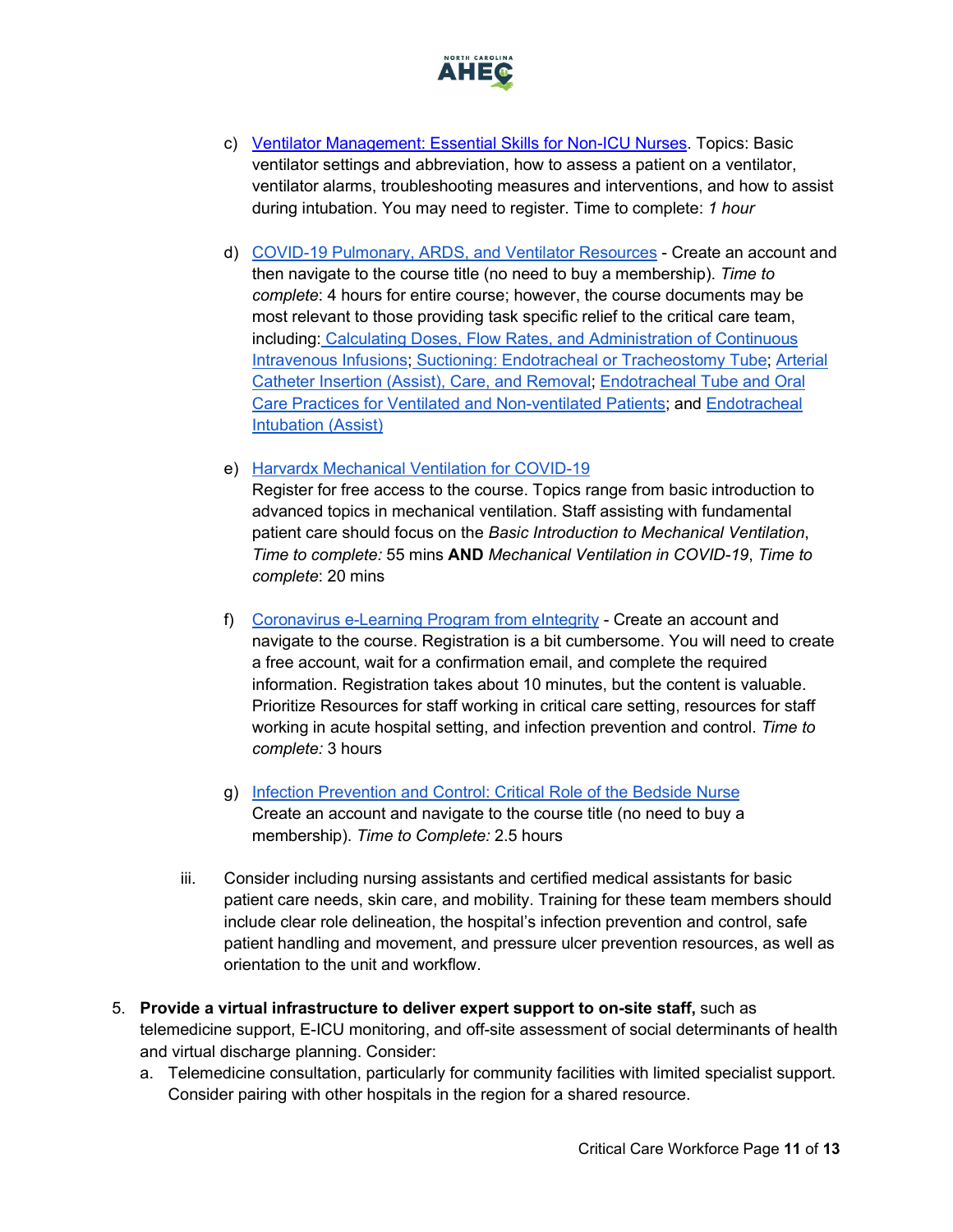

- b. E-ICU monitoring (remote monitoring of patients by critical care nurses and providers at an offsite facility) is also a potential means of force expansion to provide support to on-site staff.
- c. Partnering with local health professional schools to engage students in virtually assessing social determinants of health for discharge planning and to connect patients and the health care team with families.
- d. Designating a responsible party to ensure that decision-makers and staff members have the most up-to-date information that they need to deliver safe, efficient, and effective care, as well as keep open and fluid communication with the local health department. Sign up for updates from NC DHHS, CMS, various other professional organizations who offer resources (see resources in previous sections), and the [NC AHEC Program.](https://www.ncahec.net/covid-19/webinars/) Potential sources for staff include unlicensed assistive personnel, LPNs, RNs, health professions students, retired health professionals, activity professionals, staff in administration, current health care staff who are at [high risk for COVID-19](https://www.cdc.gov/coronavirus/2019-ncov/need-extra-precautions/people-at-higher-risk.html)  [complications \(](https://www.cdc.gov/coronavirus/2019-ncov/need-extra-precautions/people-at-higher-risk.html)this role can be completed virtually in many case).

#### e. **Resources**

- [SCCM discussion board about COVID-19:](https://community.sccm.org/) This discussion board provides a way for clinicians to communicate between institutions.
- Utilize additional established resources through the US Department of Health and Human Services Assistant Secretary of Preparedness Response (ASPR) Technical Resources, Assistance Center, and Information Exchange (TRACIE) at [https://asprtracie.hhs.gov/.](https://asprtracie.hhs.gov/)
	- The [COVID-19 Heathcare Workforce Toolkit](https://asprtracie.hhs.gov/Workforce-Virtual-Toolkit) is a collection of various resources on federal regulatory funding flexibilities, workforce training, state/territorial/local resources, and an information exchange that can be accessed if you register.
- An optional patient triage support line is available [Community Care of NC](https://www.communitycarenc.org/covid19-triage-plus-provider-facing) if facilities need support triaging patients prior to arrival to the hospital.
- [Social determinants of health screening tool](https://www.aafp.org/dam/AAFP/documents/patient_care/everyone_project/hops19-physician-form-sdoh.pdf) and [instructions for use](https://www.aafp.org/dam/AAFP/documents/patient_care/everyone_project/hops19-physician-guide-sdoh.pdf) : 2-page questionnaire developed by the EveryOne Project and the American Academy of Family Physicians can be used to assess the social needs of each patient. The instructions for use (8 pages) provide guidance for how to administer and interpret the questionnaire. Free [training and other screening tools on social determinants of health](https://www.aapc.com/blog/47444-free-online-training-on-social-determinants-of-health/) is offered by the American Medical Association.
- Communicating with patients and families:
	- [Virtual/Digital/Telehealth Patient and Family Engagement Overview](https://www.healthit.gov/sites/default/files/playbook/pdf/nlc-secure-messaging-fact-sheet.pdf)
	- Vital Talk COVID Ready Communication Playbook
- Local universities, colleges, and technical schools can implement a [COVID-19](https://www.dropbox.com/s/ejw0i2ubjetfegs/200322_CSSC_T%20oolkit.pdf)  [Student Service Corps](https://www.dropbox.com/s/ejw0i2ubjetfegs/200322_CSSC_T%20oolkit.pdf) as a means to connect students with the needs of health care workers and systems:
	- UNC-Chapel Hill's Office of Interprofessional Education and Practice has an active NC based student service task force, the Carolina COVID-19 Student [Services Coalition.](https://ipep.unc.edu/students/carolina-covid-19-student-services-corps-%20carolina-cssc/)

*The NC AHEC Program would like to acknowledge the valuable contributions of Anna Dodson, Nathan Nelson-Maney, and Dr. Meg Zomorodi.*

Revision history:

 $04/08$ 

● Added Harvardx resource to resources under Section II-2